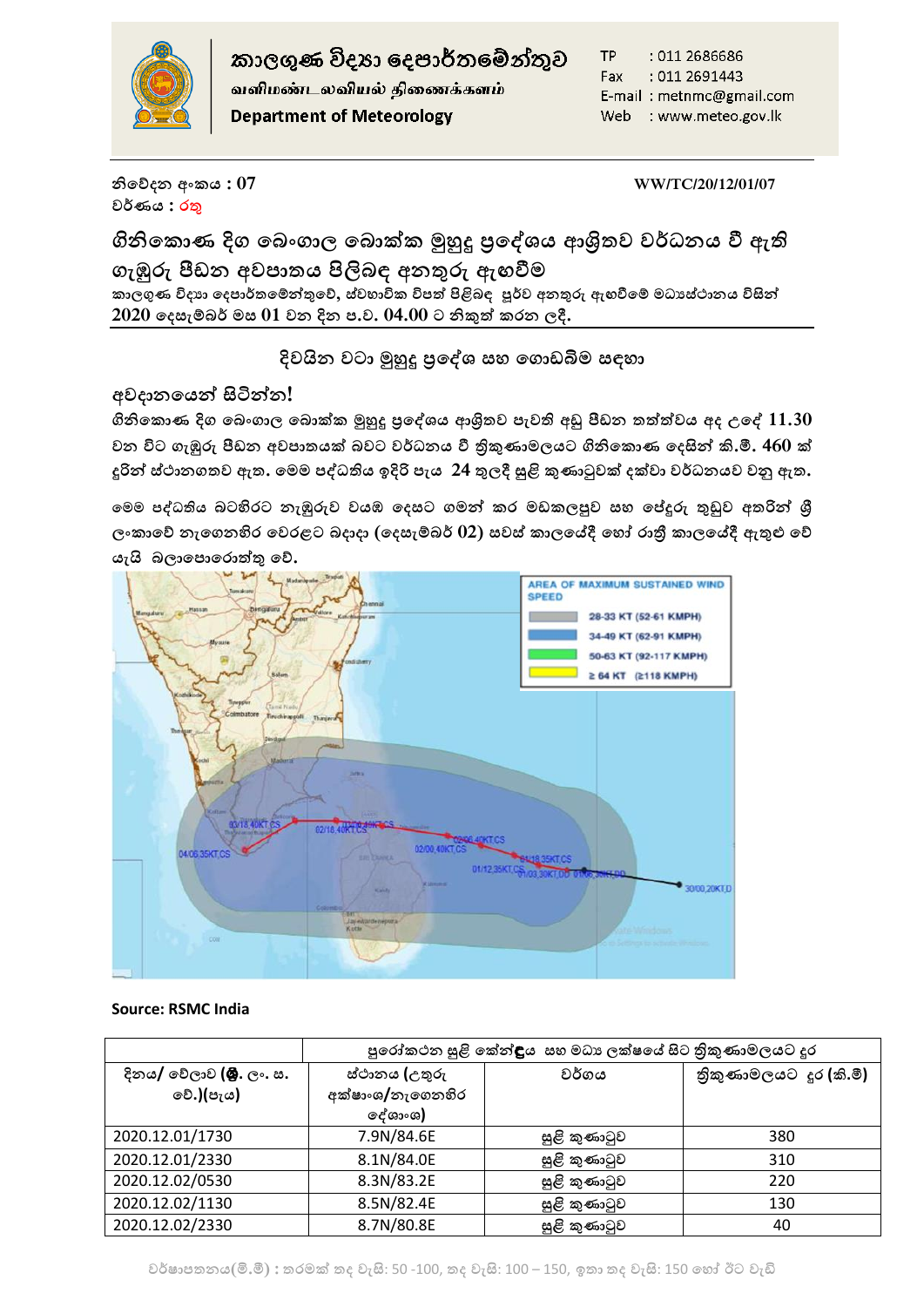

# **අනතුරු ඇඟවී්:**

**මුහුදු ප්රහශයය සද ා:**

**ඉ ත පශධතිහේ ලපෑම හ ේතුහවතු, හදසැ් ර් 01 සිට හදසැ් ර් 03 දක්වා,**

- **දිවයින වටා මුහුදු ප්රහශයවල සුළහේ හේගය ක්ෂණිකව පැ..ම.මී. (80-100) පමණ ඉ ළ යාමට**  ඉඩ ඇති හෙයින් එම මුහුදු පුදේශය විටින් විට ඉතා රළු හෝ දළ රළු විය හැක.
- **හමම පශධතිය නැහගනහිර හවරළට ඇතුළුවන කාලහේදී මුහුදු රළ, උද් රළ මට්ටමට වඩා**  මීටර් 1ක් පමණ ඉහල යාමේ හැකියාවක් පවතී.

### **හගොඩිමම ප්රහශය සද ා:**

#### **සුළං සද ා අනතුරු ඇඟවීම**

| පළාත       | ලදසැ.01                                                                 | ලදසැ <b>.02</b>                                                                | ලදසැ <b>.03</b>                                                               |
|------------|-------------------------------------------------------------------------|--------------------------------------------------------------------------------|-------------------------------------------------------------------------------|
| උතුර       | <u>විටින් විට පැ.කි.මි.(50-60)</u><br>පමණ දක්වා වන තද සුළං              | විටින් විට පැ.කි.මි.(80-<br>100) පමණ දක්වා වන<br>ඉතා තද පුහාරාත්මක සුළං        | විටින් විට පැ.කි.මි.(80-100)<br>පමණ දක්වා වන ඉතා තද<br>පුහාරාත්මක සුළං        |
| උතුරු-මැද  | <u>විටින් විට පැ.කි.මි.(40-50)</u><br><mark>පමණ දක්වා වන තද සුළං</mark> | විටින් විට පැ.කි.මි.(80-<br>$(100)$ පමණ දක්වා වන<br>ඉතා තද පුහාරාත්මක සුළං     | විටින් විට පැ.කි.මි.(80-100)<br><u>පමණ දක්වා වන ඉතා තද</u><br>පුහාරාත්මක සුළං |
| නැගෙනහිර   | <u>විටින් විට පැ.කි.මි.(50-60)</u><br>පමණ දක්වා වන තද සුළං              | විටින් විට පැ.කි.මි.(80-<br>$(100)$ පමණ දක්වා වන<br>ඉතා තද පුහාරාත්මක සුළං     | <u>විටින් විට පැ.කි.මි.(80-100)</u><br>පමණ දක්වා වන ඉතා තද<br>පුහාරාත්මක සුළං |
| වයඹ        | <u>විටින් විට පැ.කි.මි.(50-60)</u><br>පමණ දක්වා වන තද සුළං              | විටින් විට පැ.කි.මි.(80-<br><u>100) පමණ දක්වා වන</u><br>ඉතා තද පුහාරාත්මක සුළං | විටින් විට පැ.කි.මි.(80-100)<br>පමණ දක්වා වන ඉතා තද<br>පුහාරාත්මක සුළං        |
| බස්තාහිර   | <u>විටින් විට පැ.කි.මී.(50-60)</u><br>පමණ දක්වා වන තද සුළං              | විටින් විට පැ.කි.මි.(80-<br>$100$ ) පමණ දක්වා වන<br>ඉතා තද පුහාරාත්මක සුළං     | විටින් විට පැ.කි.මි.(80-100)<br>පමණ දක්වා වන ඉතා තද<br>පුහාරාත්මක සුළං        |
| මධාමෙ      | <u>විටින් විට පැ.කි.මි.(50-60)</u><br>පමණ දක්වා වන තද සුළං              | විටින් විට පැ.කි.මි.(80-<br>$(100)$ පමණ දක්වා වන<br>ඉතා තද පුහාරාත්මක සුළං     | විටින් විට පැ.කි.මි.(80-100)<br>පමණ දක්වා වන ඉතා තද<br>පුහාරාත්මක සුළං        |
| සබරගමුව    | <u>විටින් විට පැ.කි.මී.(50-60)</u><br>පමණ දක්වා වන තද සුළං              | විටින් විට පැ.කි.මි.(80-<br>$100$ ) පමණ දක්වා වන<br>ඉතා තද පුහාරාත්මක සුළං     | විටින් විට පැ.කි.මි.(80-100)<br>පමණ දක්වා වන ඉතා තද<br>පුහාරාත්මක සුළං        |
| සෙසු පළාත් | <u>විටින් විට පැ.කි.මී.(40-50)</u><br><mark>පමණ දක්වා වන තද සුළං</mark> | <u>විටින් විට පැ.කි.මී.(60-70)</u><br>පමණ දක්වා වන තද සුළං                     | <u>විටින් විට පැ.කි.මී.(60-70)</u><br>පමණ දක්වා වන තද සුළං                    |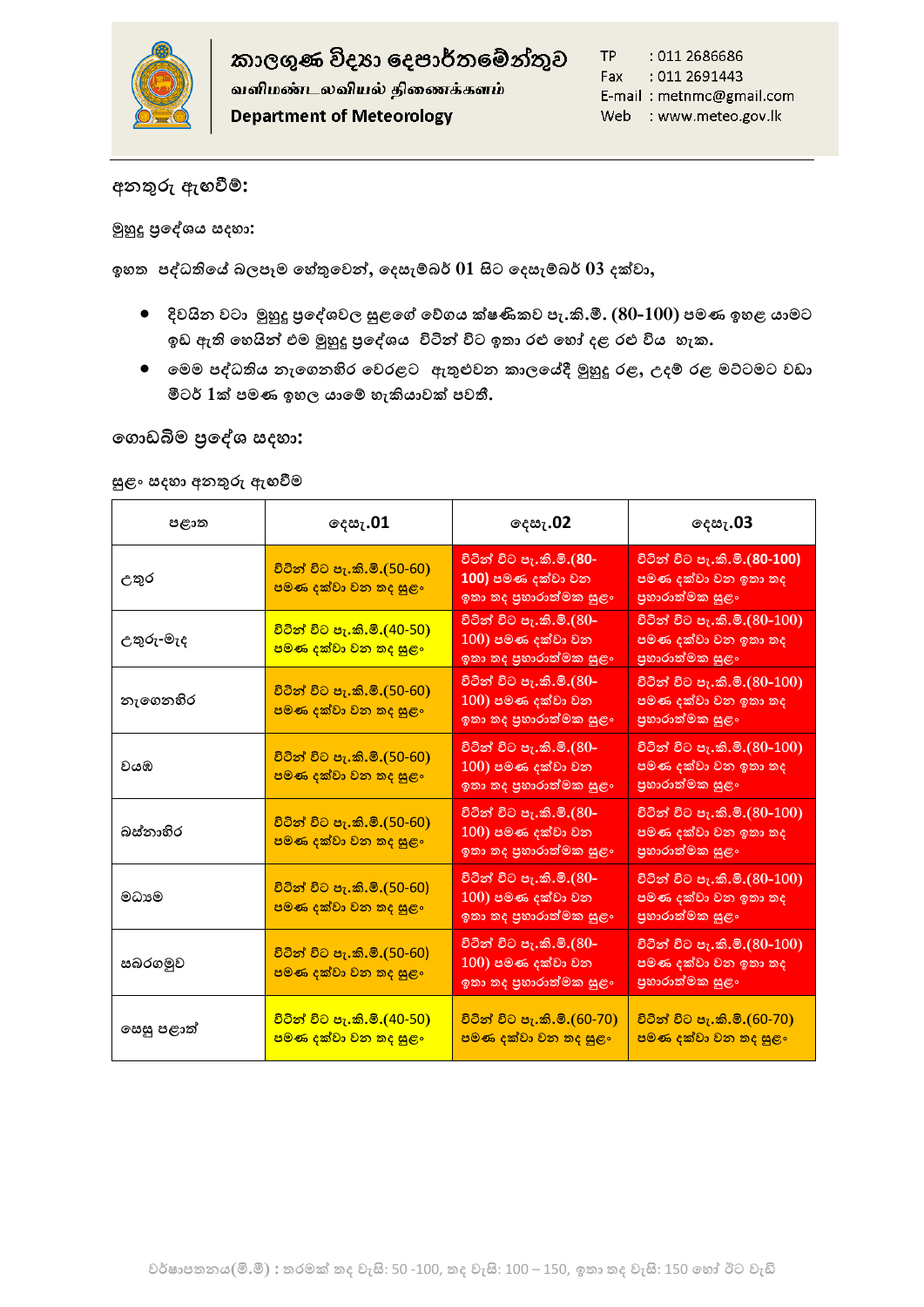

කාලගුණ විදහා දෙපාර්තමේන්තුව

வளிமண்டலவியல் திணைக்களம்

**Department of Meteorology** 

TP : 011 2686686 Fax : 011 2691443 E-mail: metnmc@gmail.com Web : www.meteo.gov.lk

# **වැසි සද ා අනතුරු ඇඟවීම**

| පළාත         | ලදසැ.01                                                                   | ⊚¢ಜಿ7.02                                                                          | ලදසැ <b>.03</b>                                                                   |
|--------------|---------------------------------------------------------------------------|-----------------------------------------------------------------------------------|-----------------------------------------------------------------------------------|
| උතුර         | විටින් විට වැසි                                                           | බොහෝ ස්ථානවල නිරන්තර<br>වැසි;<br>ඇතැම් ස්ථානවලට මි.මී. 200 ට<br>වැඩි ඉතා තද වැසි; | බොහෝ ස්ථානවල විටින් විට<br>වැසි;<br>ඇතැම් ස්ථානවලට මි.මී. 100 ට<br>වැඩි තද වැසි;  |
| උතුරු-මැද    | <mark>තැනින් තැන වැසි</mark>                                              | බොහෝ ස්ථානවල නිරන්තර<br>වැසි;<br>ඇතැම් ස්ථානවලට මි.මී. 200 ට<br>වැඩි ඉතා තද වැසි; | බොහෝ ස්ථානවල, විටින් විට<br>වැසි;<br>ඇතැම් ස්ථානවලට මි.මී. 100 ට<br>වැඩි තද වැසි; |
| නැගෙනහිර     | විටින් විට වැසි<br>ඇතැම් ස්ථානවලට<br><u>මි.මී. 100 ට වැඩි තද</u><br>වැසි; | බොහෝ ස්ථානවල නිරන්තර<br>වැසි;<br>ඇතැම් ස්ථානවලට මි.මී. 200 ට<br>වැඩි ඉතා තද වැසි; | බොහෝ ස්ථානවල, විටින් විට<br>වැසි;<br>ඇතැම් ස්ථානවලට මි.මී. 100 ට<br>වැඩි තද වැසි; |
| වයඹ          | තැනින් තැන වැසි                                                           | බොහෝ ස්ථානවල නිරන්තර<br>වැසි;<br>ඇතැම් ස්ථානවලට මි.මී. 200 ට<br>වැඩි ඉතා තදවැසි;  | බොහෝ ස්ථානවල නිරන්තර<br>වැසි;<br>ඇතැම් ස්ථානවලට මි.මී. 200 ට<br>වැඩි ඉතා තදවැසි;  |
| දකුණු        | තැනින් තැන වැසි                                                           | <mark>තැනින් තැන වැසි</mark><br><u>ඇතැම් ස්ථානවලට මි.මී. 50 ට </u><br>වැඩි වැසි;  | තැනින් තැන වැසි<br><u>ඇතැම් ස්ථානවලට මි.මී. 50 ට</u><br>වැඩි වැසි;                |
| සෙසු පළාත්   | තැනින් තැන වැසි                                                           | බොහෝ ස්ථානවල, විටින් විට<br>වැසි;<br>ඇතැම් ස්ථානවලට මි.මී. 100 ට<br>වැඩි තද වැසි; | බොහෝ ස්ථානවල නිරන්තර<br>වැසි;<br>ඇතැම් ස්ථානවලට මි.මී. 200 ට<br>වැඩි ඉතා තදවැසි;  |
| අවදානම් රහිත | අඩු අවදානම්                                                               | තරමක් අවදානම්                                                                     | අධි අවදානම්                                                                       |

**අනුගමනය කල යුතු ක්රියාමාර්ග:**

- **ො**වත දැනුම් දෙන තුරු දිවයින වටා මුහුදු පුදේශවල ධීවර සහ නාවුක කටයුතුවලින් වැළකී **සිටින හලස දැනු් හදනු ලැහේ.**
- **දැනට හමම මුහුදු ප්රහශය වල ීවවර කටයුතුවල හයදී සිටින පිරිස ැ.ම ඉක්මණිතු හගොඩිමමට හ ෝ ශරක්ෂිත ස්ාානයක් හවත පැමිහණන හලසට දතුවා සිටිනු ලැහේ.**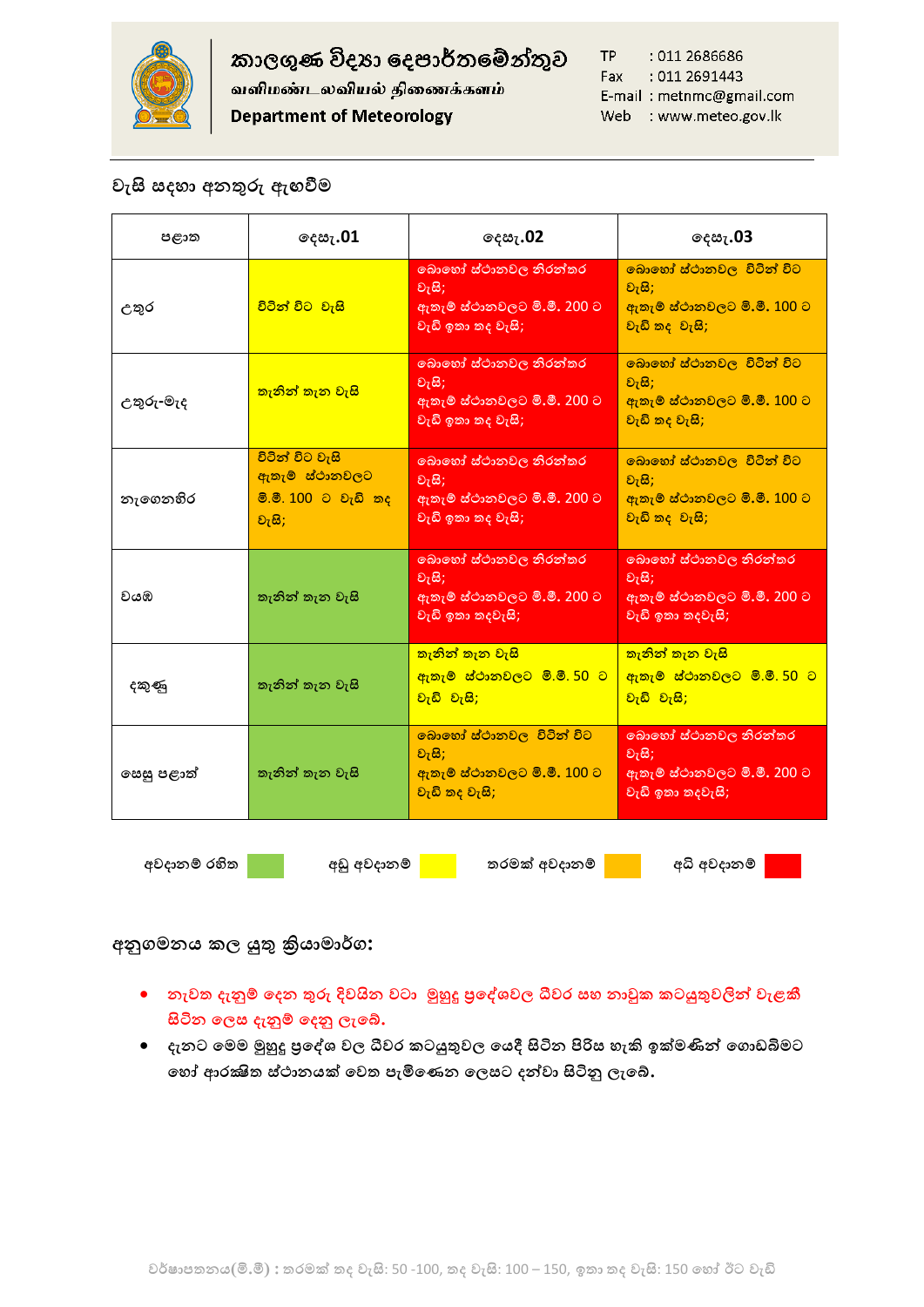

**හගොඩිමම ප්රහශයය සද ා:**

- **හදසැ් ර් 01 සිට හදසැ් ර් 0**3 **දක්වා ඇතිවිය ැ.ම අය පත් කාලගුණික තත්වය පිළි ද විමසිලිමත්වන හලස ජනතාවහගතු ඉල්ලා සිටිනු ලැහේ.**
- $\bullet$  හදිසි තත්වයකදී පාලේශීය ආපදා කළමනාකරණ මධාස්ථාන නිලධාරීන් ගේ සහය පතන්න.
- $\bullet$  කාලගුණ විදාහ දෙපාර්තමේන්තුව මගින් මේ සම්බන්ධව නිකුත් කරන ඉදිරි නිවේදන පිලිබඳ **අවධානය හයොමුකරන හලස ඉල්ලා සිටිනු ලැහේ.**

**මිළඟ නිහේදනය 2020.12.01 දින ප.ව. 10.00 ට නිකුත් හකහර්.**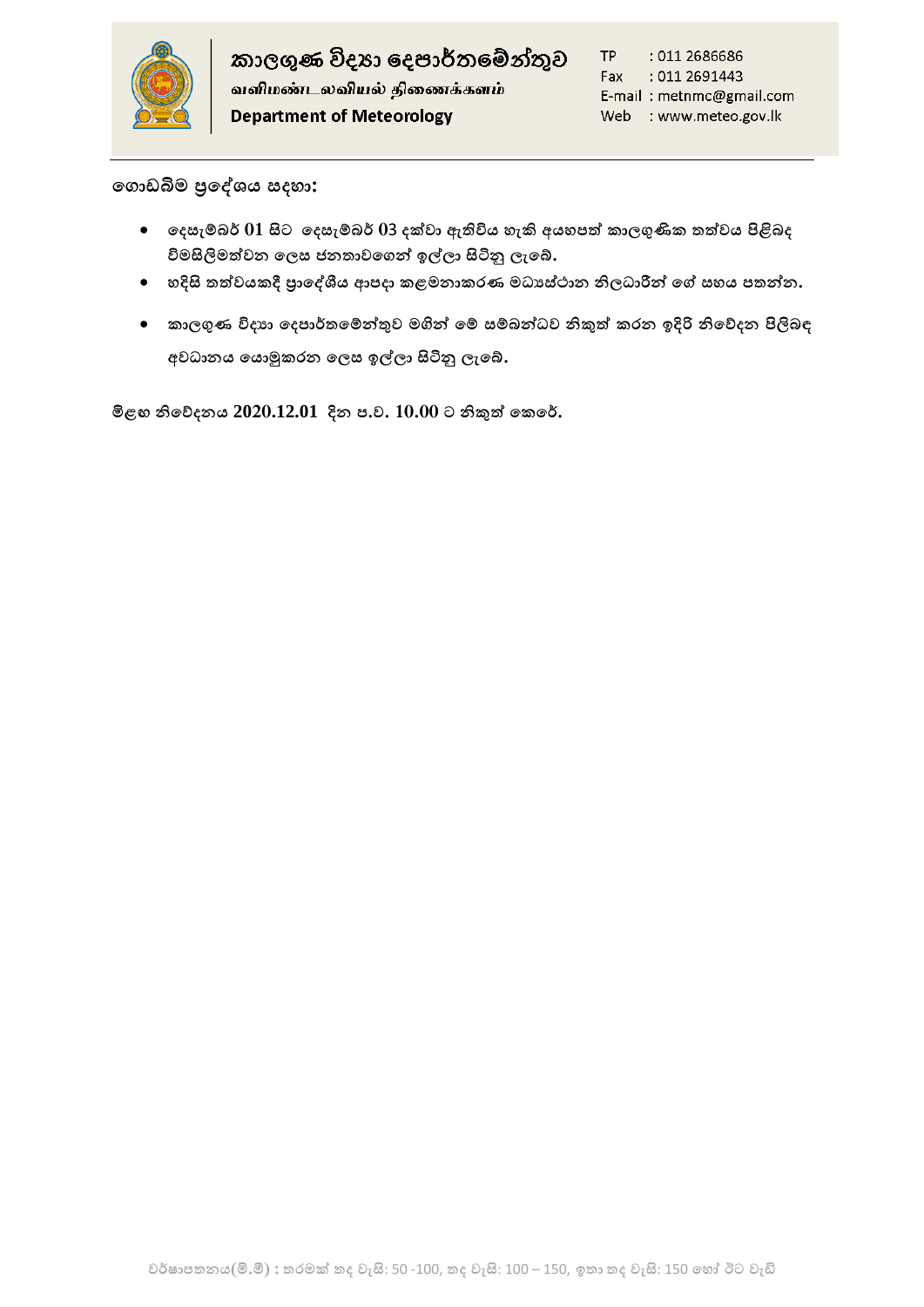

කාලගුණ විදහා දෙපාර්තමේන්තුව

வளிமண்டலவியல் திணைக்களம் **Department of Meteorology** 

TP : 011 2686686 Fax  $:011\,2691443$ E-mail: metnmc@gmail.com Web : www.meteo.gov.lk

# COLOR: **Red**

Bulletin No: **07** WW/TC/20/12/01/07

# **Warning for the deep depression in the south-east Bay of Bengal sea area**

Issued by the Natural Hazards Early Warning Centre Issued at 04.00 p.m. 01<sup>st</sup> December 2020

# **For the land and the sea areas around the island**

# **PLEASE BE AWARE!**

The depression area in the south-east Bay of Bengal has concentrated into a deep depression and lay centered 460 km southeast to Trincomalee at 1130hrs today (01<sup>st</sup> December). The system is very likely to intensify into a cyclonic storm during the next 24 hours.

**The system is very likely to move west-northwestwards and cross eastern coast of Sri Lanka between Batticaloa and Point-Pedro around Wednesday (02nd December) evening/night.** 



# **Source: RSMC India**

| Forecast position and approximate distance to the center location from Trincomalee |                           |                       |               |  |
|------------------------------------------------------------------------------------|---------------------------|-----------------------|---------------|--|
| Date/Time (SLST) (Hrs)                                                             | <b>Position (Lat/Lon)</b> | Category              | Distance (km) |  |
| 2020.12.01/1730                                                                    | 7.9N/84.6E                | <b>Cyclonic Storm</b> | 380           |  |
| 2020.12.01/2330                                                                    | 8.1N/84.0E                | <b>Cyclonic Storm</b> | 310           |  |
| 2020.12.02/0530                                                                    | 8.3N/83.2E                | <b>Cyclonic Storm</b> | 220           |  |
| 2020.12.02/1130                                                                    | 8.5N/82.4E                | <b>Cyclonic Storm</b> | 130           |  |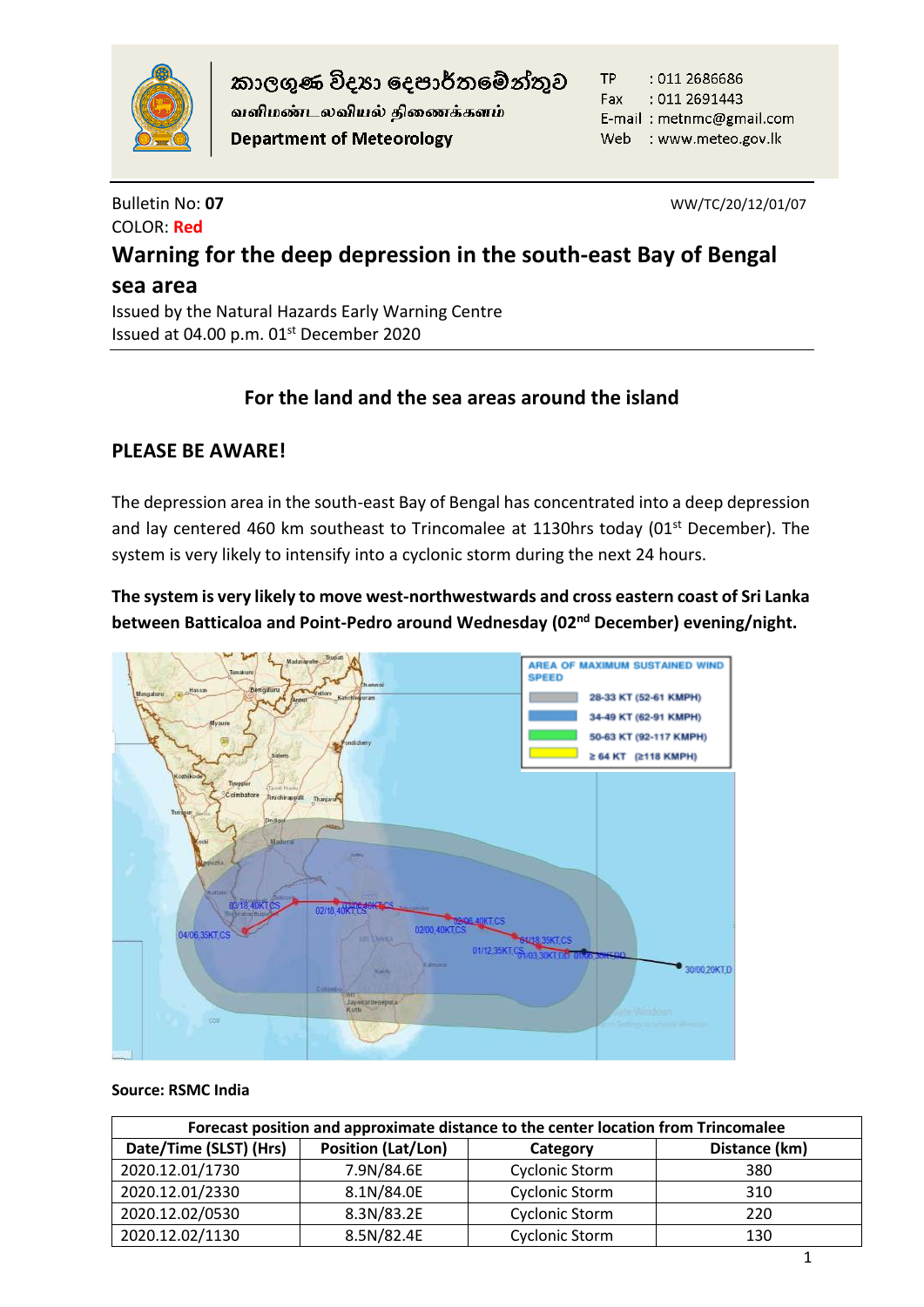

வளிமண்டலவியல் திணைக்களம் **Department of Meteorology** 

|  | 2020.12.02/2330 | 7N/80.8E | Storm<br>Cyclonic | 40 |
|--|-----------------|----------|-------------------|----|
|--|-----------------|----------|-------------------|----|

### **WARNINGS: For Sea Area**

Under the influence of aforementioned system, from 01<sup>st</sup> December to 03<sup>rd</sup> December;

- The sea area around the island will be very rough to high as the wind speed can be increased up to **(80-100) kmph** at times.
- Storm surge of about 1 meter height above the astronomical tide is likely to inundate low lying areas of east Sri Lanka coast during landfall.

# **For Land Area**

# **Advisory for wind**

| <b>Province</b>        | $01st$ Dec.               | 02 <sup>nd</sup> Dec.     | $03rd$ Dec.               |
|------------------------|---------------------------|---------------------------|---------------------------|
| <b>Northern</b>        | <b>Strong gusty winds</b> | Very strong gusty winds   | Very strong gusty winds   |
|                        | (50-60) kmph at times     | (80-100) kmph at times    | (80-100) kmph at times    |
| <b>North-Central</b>   | <b>Strong gusty winds</b> | Very strong gusty winds   | Very strong gusty winds   |
|                        | (40-50) kmph at times     | (80-100) kmph at times    | (80-100) kmph at times    |
| Eastern                | <b>Strong gusty winds</b> | Very strong gusty winds   | Very strong gusty winds   |
|                        | (50-60) kmph at times     | (80-100) kmph at times    | (80-100) kmph at times    |
| North-Western          | <b>Strong gusty winds</b> | Very strong gusty winds   | Very strong gusty winds   |
|                        | (50-60) kmph at times     | (80-100) kmph at times    | (80-100) kmph at times    |
| Western                | <b>Strong gusty winds</b> | Very strong gusty winds   | Very strong gusty winds   |
|                        | (50-60) kmph at times     | (80-100) kmph at times    | (80-100) kmph at times    |
| Central                | <b>Strong gusty winds</b> | Very strong gusty winds   | Very strong gusty winds   |
|                        | (50-60) kmph at times     | (80-100) kmph at times    | (80-100) kmph at times    |
| Sabaragamuwa           | <b>Strong gusty winds</b> | Very strong gusty winds   | Very strong gusty winds   |
|                        | (50-60) kmph at times     | (80-100) kmph at times    | (80-100) kmph at times    |
| <b>Other Provinces</b> | <b>Strong gusty winds</b> | <b>Strong gusty winds</b> | <b>Strong gusty winds</b> |
|                        | (40-50) kmph at times     | (60-70) kmph at times     | (60-70) kmph at times     |